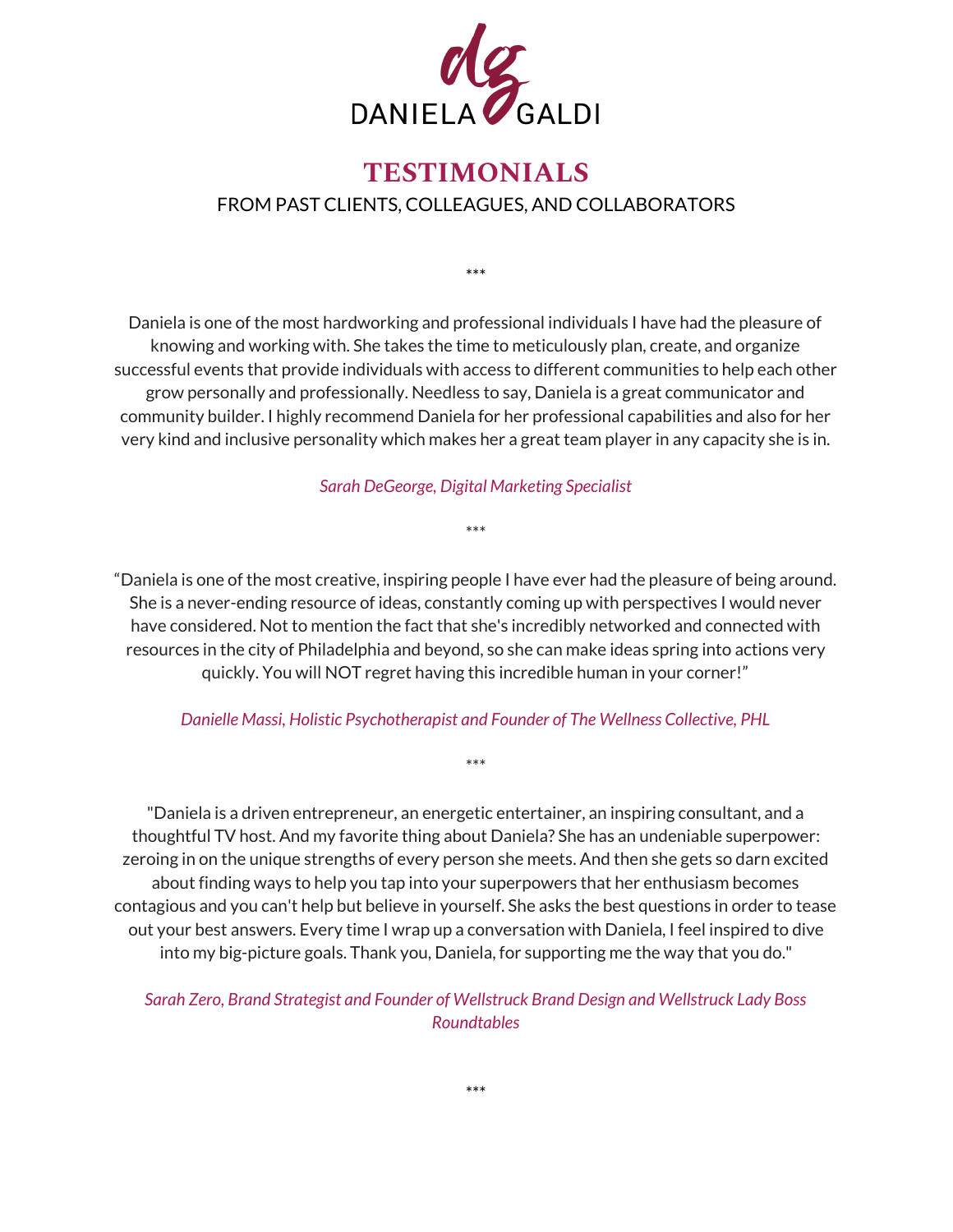

"I had been struggling with multiple different aspects of my life, when Daniela, a colleague and friend reached out to me to discuss a project. As we got to talking, I was overwhelmed by the support she provided. In the coming weeks, I worked up the courage to ask her for more formal help. In the 6ish months I've been working with Daniela, I have been able to let go of my fear and work towards many of my larger goals. Daniela has provided the support, guidance, and safe space I needed to make my vision(s) a reality."

\*\*\*

*Sydney Bromfield of Sydney Marie Events*

\*\*\*

"Working with Daniela Galdi is a joy. I wish all my associates were as conscientious, organized and creative as Daniela is. Daniela always has a positive attitude and I like her ideas about projects. She always comes up with a new point of view or approach that works."

*Cheryl Squadrito, Owner of Media Friendly, PR*

\*\*\*

"Daniela is a joy and a delight to work with. She is warm and insightful and really works to understand your particular vision. She brings her professional expertise to the table and asks questions that can help you view your project from a unique perspective. Daniela is a ball of positive energy and you can expect to work with someone who has the ability to keep you accountable and energized on your journey to launch!"

*Alanna Gardner, MFT, Owner of AAlign Wellness and Philadelphia MFT*

\*\*\*

"Daniela has always encouraged me and never let me feel judged in her presence. She has been patient and kind, and thoughtful with her words. I have enjoyed our time together and I do consider Daniela a beacon of love and life."

*Giovanna Galdi, Coaching Client*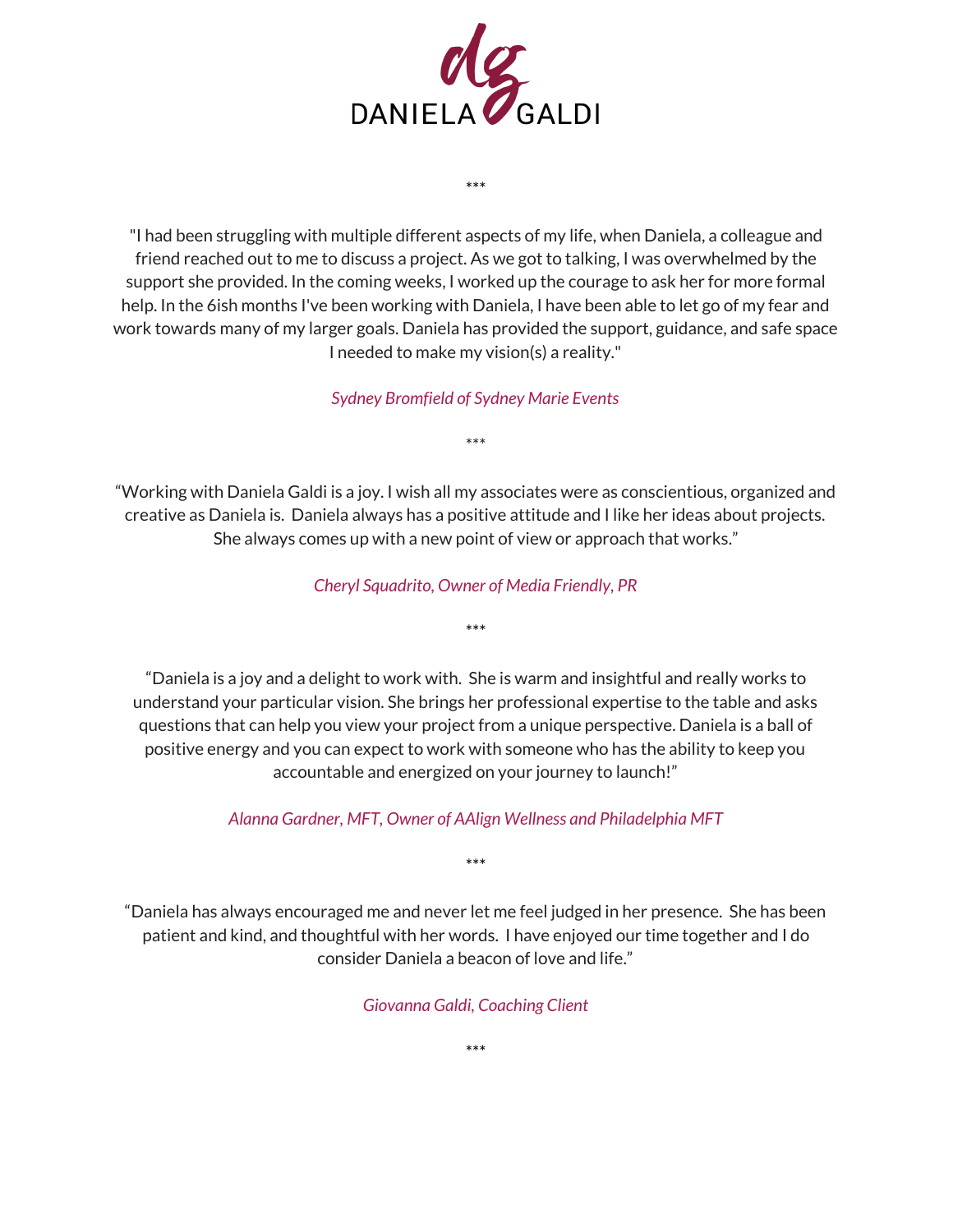

\*\*\*

"Daniela provided production coaching for my first self-produced Philadelphia Fringe Festival performance. Her production experience, experience in media relations and perspective as a performer gave her the unique ability to understand my artistic vision, help me articulate it through choreography and production design, and then to market it efficiently and creatively. Her wide variety of experiences have given her a thorough understanding of the entire performance life-cycle and ultimately translate to all-encompassing coaching experience. Her individual artistic perspective, both dynamic and innovative, was an added bonus throughout the process and she ultimately served as a creative advisor to me throughout the process."

## *Courtney Hunter, Artistic Director of Stolen Fire Collective*

"Daniela Galdi is a dynamic, energetic, business coach, host and a compassionate person. Her talents and expertise include coaching other entrepreneurs, sales and marketing, television hosts and results-oriented professionals. When coaching others, Daniela's confidence and expertise creates a strong bond that encourages her clients to communicate the big picture in a concise and meaningful way.

\*\*\*

Additionally, Daniela's hosting and interviewing experience helps her *Around the Table* television guests feel comfortable when sharing their story, company and goals in a fun and educational conversation. This is fantastic for guests like me and the audience to learn something new and take action whether that means purchasing a new product or taking a class.

I am impressed with Daniela's many talents, generosity, time and compassion for others. Anyone would be lucky to have her on their team."

## *Nancy Connor, Founder of Smart Adaptive Clothing*

\*\*\*

Daniela is an amazing coach. She helped me come up with a strategic plan on how to start my caregiver's program. Without her, I would still be going in circles trying to figure out where to start. She has such an amazing personality.

*Mica Saunders, Founder of MoxieMovez*